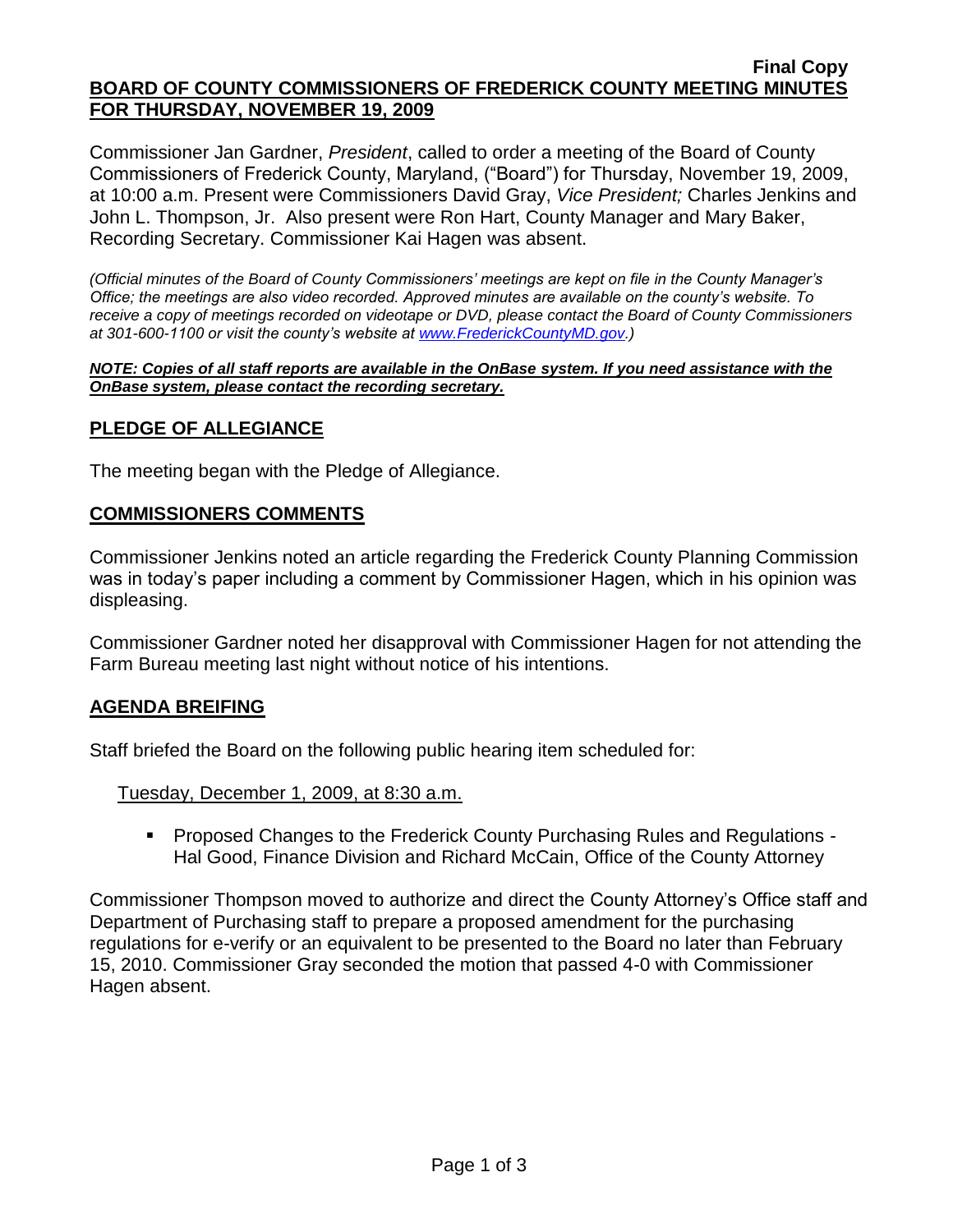# **CONSENT AGENDA**

# **CHANGE ORDERS**

- 1. User Requested Construction Change Order; Removal of Poole Jones Road Sewage Pump Station - Rodney Winebrenner, Utilities and Solid Waste Management Division
- 2. New Market Water Main, Contract No. 96-W, Change Order No. 9 Chuck Nipe, Public Works Division

# **EASEMENT**

1. Release and Abandonment of Water and Sewer Easement, Lot 451 Greenview Planned Unit Development, Phase III - Beth Ramacciotti, Utilities and Solid Waste Management Division

Commissioner Jenkins moved approval of the consent agenda as presented. Commissioner Gray seconded the motion that passed 4-0 with Commissioner Hagen absent.

# **ADMINISTRATIVE BUSINESS**

# **Frederick County Visitors' Center - John Kroll, Finance Division, Richard McCain, Office of the County Attorney and John Fieseler, Tourism Council of Frederick County, Inc.**

Mr. Fieseler presented the proposed amendment to the memorandum of understanding (MOU) dated June 28, 2007, to reflect that the construction of the new Frederick County Visitors' Center was a Tourism project, without Board involvement, noting that Frederick County Government would continue to support the project in an amount up to but not to exceed \$150,000, and the Tourism Council would continue to assign to the Board an amount equal to the debt service on the general obligation bond that would be deducted from the receipts of the Frederick County Hotel Rental Tax prior to their being distributed to Tourism to repay the cost of constructing the project.

Commissioner Jenkins moved approval of the amendment to the MOU as presented. Commissioner Gray seconded the motion that passed 3-1 with Commissioner Thompson opposed and Commissioner Hagen absent.

# **Inter-Governmental Agreement for Reimbursed Positions in Department 9105 (FY 2010) - Riley Carpenter, Department of Social Services**

Mr. Carpenter presented the agreement that provided for reimbursement of salaries and benefits for 17.0 full-time county employees within the Department of Social Services.

Commissioner Gray moved approval of the agreement as presented. Commissioner Jenkins seconded the motion that passed 4-0 with Commissioner Hagen absent.